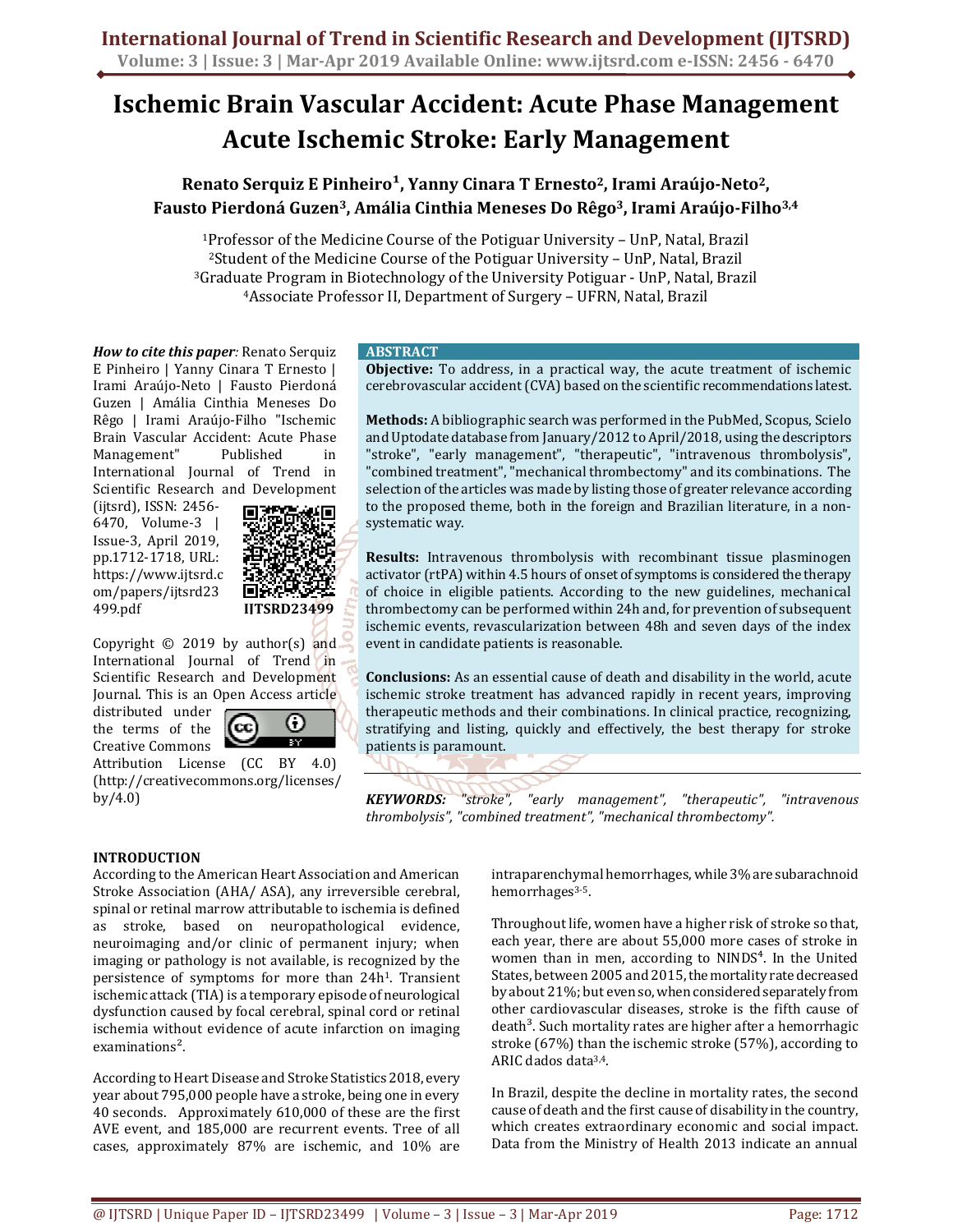incidence of 108 cases per 100,000 inhabitants, the mortality rate at 30 days of 18% and 12 months of 31%, with a recurrence rate after one year of 16%5.

Because of the importance of rapid and effective management of these acute patients, the new AHA/ASA recommendations consider the development of regional stroke care systems so that they can provide early emergency care, including administration of intravenous alteplase ( rtPA IV); perform more advanced care, such as comprehensive care endovascular treatment; when necessary, facilitate the rapid transport to advanced centers6. In addition to participating in a database of stroke to improve adherence to treatment guidelines and the quality of results. In hospitals that do not have neurologists on call, telestroke assessments are recommended for screening patients eligible for intravenous thrombolysis or transfer for mechanical thrombectomy7.

#### **Methods**

This is a literature review study, whose bibliographic research was carried out in Pub Med, Scopus, Scielo and Up to date databases. The descriptors used were "stroke", "early management", "therapeutic", "intravenous thrombolysis", "combined treatment", "mechanical thrombectomy" and their combinations through Boolean operators AND and OR. As inclusion criteria, were selected articles published between January/2012 to April /2018, in English and Portuguese; clinical trials (clinical trial), guidelines (guideline), systematic reviews (systematic review and review). Articles that addressed thrombolytic treatment in diseases other than ischemic stroke were excluded. The selection of articles was made by listing those of greater in relevance according to the proposed theme, both in the arch and foreign and Brazilian literature, in a non-systematic way.<br> **ESPENTED AI (lenticular obscuration)** or as a mixture of the densities

#### **Discussion**

#### **Initial evaluation**

The initial assessment of a patient with a possible stroke is similar to that of other critical patients: immediate airway stabilization, respiration, and circulation (ABCs). This is quickly followed by an assessment of deficits of neurological and possible comorbidities. The general objective is to not only identify patients with possible stroke but also exclude other diagnoses, identify other conditions that require immediate intervention and determine possible causes of stroke for early secondary prevention. It is recommended to use a stroke evaluation scale, preferably NIHSS (National Institutes of Health Stroke Scale), score ranging from 0 to 42, with higher scores indicating more massive deficits. ( Class I, Level of Evidence B)1,6.

A limited number of hematological exams and biochemical tests are recommended during the initial emergency evaluation, but the only laboratory outcome required before fibrinolysis therapy is the assessment of blood glucose. (Class I, Level of Evidence B) 1,6,7. Besides, an emergency neuroimaging examination is recommended before initiating any specific treatment to treat acute ischemic stroke. (Class I, Level of evidence A) 6-8.

In most cases, unconfined skull computed tomography (CT) will provide the information needed to make emergency management decisions, since it excludes parenchymal hemorrhage and may assess other exclusion criteria for thrombolytic therapy, such as hypoatenance  $(> 1/3)$  of the cerebral hemisphere), as well as helping to discriminate nonvascular causes of neurological symptoms (e.g., brain tumors)8. However, it is relatively insensitive in detecting acute and small cortical or sub cortical infarctions, especially in the posterior fossa within the first 24h 9,10.

Compared with CT scan of the skull, the advantages of magnetic resonance imaging (MRI) include the ability to detect posterior circulation strokes (cerebellum and brainstem), differentiate cerebral infarctions from inflammatory/demyelinating lesions, distinguish between acute and chronic ischemia, as well as other differential diagnoses. Limitations include cost, relatively limited availability and relatively long duration of the exam (usually>30min), increased vulnerability to movement artifact and patient contraindications, such as claustrophobia, cardiac pacemaker, patient confusion, or metal implants. MRI is more sensitive to the presence of ischemia, but in most institutions, unconfined skull CT remains the most recommended initial neuroimaging examination because of its immediate wide availability, acquisition speed, and relative ease of interpretation 1-3,6.

Noncontrast cranial CT should be obtained within 20min of the patient's arrival in the emergency department and candidates for intravenous fibrinolysis , the imaging of the brain should be interpreted within 45min after the arrival of the patient in the emergency room by a physician with experience in reading CT/MRI (Class I, Level of Evidence C)<sup>6-</sup> 8,10.

Signs of cerebral ischemia in the first hours after the onset of symptoms in the cCSC of the skull:

 Loss of gray matter differentiation: it may manifest as a loss of distinction between basal ganglia nuclei of the cortex and underlying white matter in the insula

- (insular tape) and on the convexities (sign of the cortical tape); **ISSN:** 2456-64 cortical tape);  $\frac{1}{2}$ <br>troke is > Blurring of the brain grooves;
	-
	- $\triangleright$  Hyperdensity of the middle cerebral artery (ACM);
	- "Spot" hyperdense of ACM: may represent a clot within a branch of ACM that possibly means the best destination for intravenous rtPA.

## **General support Positioning and monitoring**

Patient positioning may influence oxygen saturation, cerebral perfusion pressure, mean MV flow velocity, and intracranial pressure (ICP). In no hypoxemic patients able to tolerate rest, a supine position is recommended given the advantage of offering better cerebral perfusion. Patients at risk of airway obstruction or aspiration and those with suspected elevated PIC should have the bed head elevated from 15°-30° while maintaining centered positioning of the head and neck free of compression<sup>11</sup>.

Cardiac monitoring is recommended to detect atrial fibrillation and other potentially dangerous cardiac arrhythmias that would require emergency cardiac interventions. Cardiac monitoring should be performed for at least the first 24h. (Class I, Level of Evidence B )6.

#### **Supplemental oxygenation**

Hypoxia often appears after stroke and is defined as <96% oxygen saturation for a period higher than 5min. Supplemental oxygen may be beneficial in patients with severe cerebrovascular accidents, and oxygen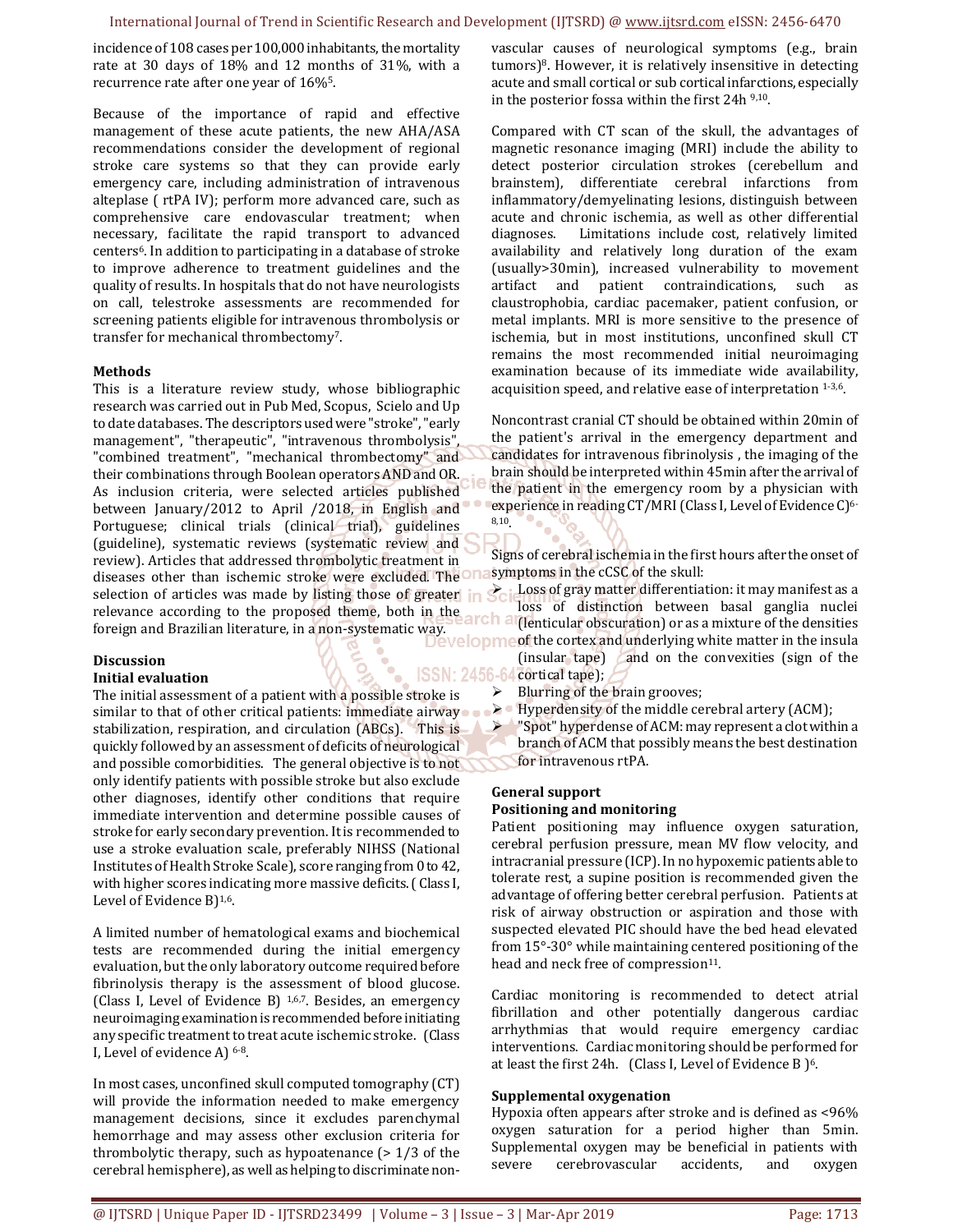administration to hypoxemic patients is recommended in order to maintain oxygen saturation> 94%. ( Class I, Level of evidence C) <sup>1,9</sup>. When oxygen treatment is indicated, it is reasonable to use the least invasive method possible to achieve normoxia.

#### **Body temperature**

Approximately one-third of stroke patients will be hyperthermic (temperature> 37.6°C) in the first hours after the onset of the disease1. In these cases, use of acetaminophen or dipyrone is indicated, since such condition is associated with worse neurological prognosis, possibly secondary to increased metabolic demands, increased release of neurotransmitters, and increased free radical production. Hyperthermia may be secondary to a cause of stroke, such as infective endocarditis, or may represent a complication such as pneumonia, urinary tract infection (UTI), or sepsis. That way, it is essential that there is always better research<sup>8</sup>.

Although strong experimental and clinical evidence indicates that induced hypothermia can protect the brain in the presence of global hypoxia or ischemia, even after cardiac arrest, the utility of hypothermia-induced for the treatment of patients with ischemic stroke has not yet been well established and more studies<sup>12,13</sup>.

#### **Intravenous fluids**

Hypovolemia may predispose to hypoperfusion and exacerbate ischemic brain injury, cause renal impairment, and potentiate thrombosis. Hypervolemia may exacerbate ischemic cerebral edema and increase myocardial stress. Therefore, euvolemia is desirable. Is recommended intravenous fluid in those who have impaired swallowing 1,6,13.

Develop Hypotonic solutions, such as 5% glycosated serum or 0.45% saline, are distributed in intracellular spaces and may  $\triangle$ exacerbate ischemic cerebral edema. Isotonic solutions, such as 0.9% saline, are more evenly distributed in the extracellular (interstitial and intravascular) spaces, and thus preferable. The administered volume (about 100 mL/hour) should be considered individually, based on basal hydration and possible comorbidities<sup>8</sup>.

#### **Glycemia**

Hypoglycemia during an acute ischemic stroke is rare and probably related to antidiabetic medications. However, if left untreated, severe or prolonged hypoglycemia can result in permanent damage to the brain. Thus, low levels (<60 mg/dL ) should be corrected urgently<sup>14,15</sup>.

Hyperglycemia is common during the acute phase and is related, in part, to a non-fasting state and partly to a stress reaction with impaired glucose metabolism. It is recommended to treat hyperglycemia to achieve blood glucose levels between 140 and 180mg/dL to prevent hypoglycemia in patients with acute ischemic stroke ( Class IIa; Level of Evidence C )<sup>6</sup>.

#### **Blood pressure**

Theoretically, moderate arterial hypertension during acute ischemic stroke may be advantageous, improving cerebral perfusion of ischemic tissue, or may be detrimental by exacerbation of edema and hemorrhagic transformation of ischemic tissue. Extreme arterial hypotension is detrimental because it reduces perfusion to multiple organs, especially the ischemic brain, exacerbating the ischemic injury6,16.

The BP approach will depend on the treatment of choice for the patient. In patients NOT candidates for fibrinolytic therapy:

- $\triangleright$  If PA> 220 x 120 mmHg: administer antihypertensive medications (metoprolol, esmolol or sodium nitroprusside ) with the aim of reducing the blood pressure value by around 15% in 24 hours1,8.
- $\triangleright$  If PA <220 x 120 mmHg: conservative treatment, except in cases of acute myocardial infarction, acute pulmonary edema, aortic dissection, acute renal failure or hypertensive encephalopathy ( acute or subacute onset of lethargy, headache, confusion, visual disturbances or seizures)<sup>8</sup>.

The recommendation not to lower blood pressure during the initial 24h of acute ischemic stroke unless the blood pressure is higher than 220x120 mmHg or there is a concomitant specific medical condition that would benefit from the reduction in blood pressure remains applicable. (Class I, Level of evidence  $C$ <sup>1,6</sup>. For patients candidates for fibrinolytic therapy, see below under "Intravenous Thrombolysis".

# **Anticoagulation**

Early administration of anticoagulants does not decrease the risk of early recurrent stroke (including among patients with cardioembolic sources), does not interrupt early neurological worsening, or improve outcomes after the acute ischemic event. In addition, it increases the risk of bleeding complications. Thus, urgent anticoagulation is not recommended in acute ischemic stroke (Class I; Evidence Level  $A)$  <sup>10</sup>.

Although parenteral anticoagulation with unfractionated heparin or low molecular weight heparin is not recommended within the first 48h after anticoagulation, anticoagulation is essential as a secondary prevention of stroke in cases of paroxysmal or persistent AF. Ischemic stroke caused by acute myocardial infarction (AMI) and evidence of mural thrombus in the left ventricle; dilated cardiomyopathy; patent foramen oval; cardiac valve disease; AVE by dissection of cervical arteries; acquired thrombophilia; antibody-antiphospholipid syndrome, among others<sup>11</sup>.

For stable patients with small to moderate infarction, warfarin can be started 24h after stroke and new anticoagulants after 48h because they have the fastest anticoagulant effect. While in those with large infarcts, poorly controlled hypertension or other bleeding conditions, it is generally recommended to delay anticoagulation, depending on the condition, for up to 2 weeks $15,16$ .

The use of warfarin in an adjusted dose (INR 2-3) is preferred for patients with previous use of warfarin and relatively easy to control INR. In those with prosthetic heart valves; patients with rheumatic mitral valve disease; mitral stenosis of any origin or other valve lesions associated with moderate to severe heart failure that may lead to valve replacement in the near future. If there is social contraindication (difficulty in adhering to INR control), prophylaxis should be done with double antiplatelet platelet (ASA 100mg/ day + clopidogrel 75mg/day) 11.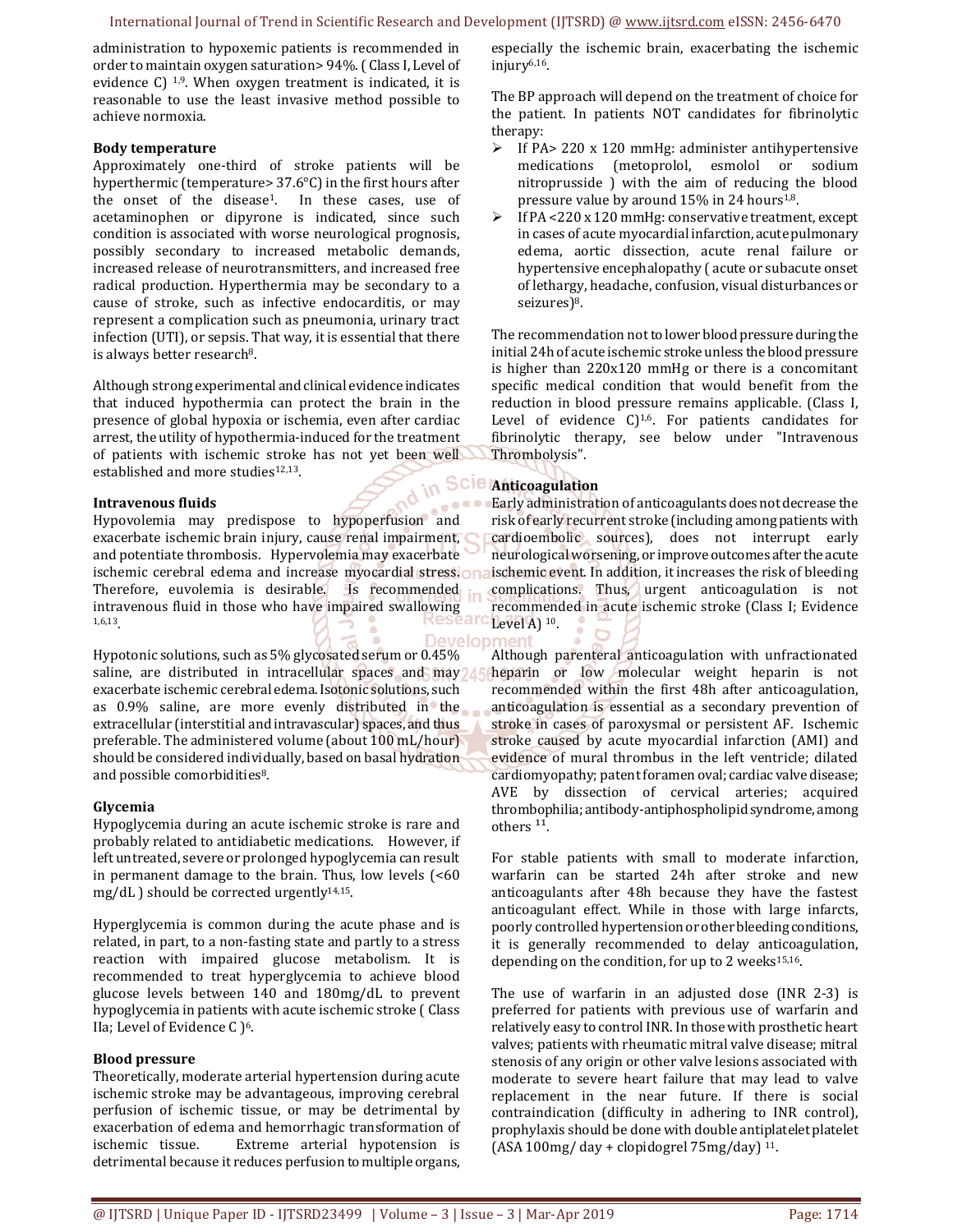Regarding the new oral anticoagulants, rivaroxaban (20mg/day) is not inferior to warfarin for the prevention of stroke and/or thromboembolic phenomena in patients with non-valvular AF, whereas apixaban (5mg-2x/day) and dabigatran (150mg-2x/day) proved superior concerning then $^{13}$ . Regarding the occurrence of bleeding, reduced incidence of intracranial hemorrhage with new oral anticoagulants. Other advantages include convenience (no need for routine INR testing), few food and drug interactions. Disadvantages include lack of efficacy and safety data in patients with severe chronic kidney disease, lack of readily available monitoring of blood levels and compliance, higher cost and the potential for unplanned side effects 17,18.

#### **Antiplatelet**

Oral administration of aspirin (initial dose of 325mg) within 48h after stroke is recommended for the treatment of most patients (Class I; the level of evidence A)  $1,6$ , as there is a reduction in stroke recurrent disease and, consequently, a statistically significant decline in mortality. It is indicated mainly for cases of atherothrombotic stroke since cardioembolic stroke has greater benefit with anticoagulation. In addition, after the acute phase, the oral use of AAS even at low doses (e.g., 100mg/day) is enshrined in the secondary prophylaxis of stroke/TIA19,20.

There is no evidence to support the routine administration<sup>CIC</sup> of any other antiplatelet agents Platelet alone or in combination with other substances in the treatment of acute ischemic stroke (Class II, Level of evidence B)<sup>10</sup>. However, clopidogrel (75mg-daily) and ticlopidine (2x-250mg/day) are indicated for the prevention secondary to the AVE/TIA or as an alternative when the AAS is contraindicated, with clopidogrel being a better alternative because of its similar efficacy to ASA and the lower profile of serious adverse events when compared to ticlopidine<sup>14</sup>.

double antiaggregation platelet aggregation. The CHANCE trial (clopidogrel + aspirin for 21 days, followed by clopidogrel alone for a total of 90 days) showed a reduction in the risk of subsequent vascular ischemic events without change in the risk of bleeding among patients with high-risk TIA (ABCD<sup>2</sup> ≥ 4) or minor ischemic stroke (NIHSS ≤ 3) that are initially seen within 24h after the onset of symptoms, but other studies are still ongoing15.

#### **Statins**

Although studies have not shown a reduction in mortality with the use of statins in the acute phase of ischemic stroke, patients already on statins at the time of stroke should

continue to take them. According to the Brazilian directive of acute treatment of the AVE, the administration of statins after 48h of stroke is recommended (Class I, Level of Evidence B)<sup>10</sup>, being secondary prevention for both patients with hypercholesterolemia (LDL target <100mg/dL), as well as patients with ischemic stroke or TIA of presumably atherothrombotic origin, even if they present normal cholesterol 21,22.

For patients with high vascular risk, the target is LDL<70mg/dL (established cardiovascular disease associated with multiple primary and poorly controlled risk factors, especially diabetes mellitus; multiple risk factors for metabolic syndrome, mainly triglycerides>200mg/dL and HDL<40mg/dL, coronary disease, carotid stenosis, atherothrombotic stroke ) 11,23.

Among statins, rosuvastatin (10mg/day dose), with the same degree of safety and tolerability and at a lower dose, promotes stabilization of atheroma plaques and a more effective reduction of LDL levels associated with an increase in levels of HDL, compared to atorvastatin (10 mg/day), simvastatin (20 mg/day) and pravastatin (20 mg/day), thus being the statin of choice<sup>16</sup>.

#### **Intravenous thrombolysis**

Intravenous administration of recombinant tissue-type plasminogen activator (rtPA) remains the only pharmacological therapy approved by the Food and Drugs Administration (FDA) for the treatment of acute ischemic stroke. Clinical trials with streptokinase were interrupted prematurely due to unacceptably high bleeding rates; therefore, this drug should not be used<sup>10</sup>. Other fibrinolytic agents administered intravenously, including reteplase, urokinase, anistreplase, and staphylokinase, have not been Developextensively tested.

There is controversy regarding the recommendation of the 245 For greater safety, the application of rtPA (IV) should respect inclusion and exclusion criteria. Certain factors interfere with the risk/benefit of thrombolytic therapy, but there is no absolute contraindication to its use10:

- $\blacktriangleright$  Age > 80 years;
- Baseline NIHSS score> 22;
- $\triangleright$  Hyperglycemia.

In patients eligible for intravenous administration of rtPA, the benefit of therapy is time-dependent, and treatment should be started as soon as possible. Needle-time (bolus administration time) should ideally be 60 minutes after arrival at the hospital. (Class I, Level of evidence A – Table 1)6,10.

**Table1. Inclusion and exclusion criteria for treatment of ischemic BIRD with rtPA IV**

| <b>Inclusion criteria</b>                                                                                                                                                                     |
|-----------------------------------------------------------------------------------------------------------------------------------------------------------------------------------------------|
| BIRD in any territory ischemic injury                                                                                                                                                         |
| Onset of symptoms < 4.5 hours (If symptoms are observed upon awakening, one<br>must consider the last time in which the patient was observed normal);<br>CT/MRI without evidence of bleeding. |
| Age $\geq 18$ years                                                                                                                                                                           |
| <b>Exclusion criteria</b>                                                                                                                                                                     |
| Significant head trauma or ischemic BIRD in the last 3 months                                                                                                                                 |
| Clinical suspicion of subarachnoid hemorrhage or acute dissection of aorta                                                                                                                    |
| Arterial puncture in the last 7 days incompressible;<br>Lumbar puncture in the last 7 days;                                                                                                   |
| History of previous intracranial hemorrhage or cerebral vascular malformation                                                                                                                 |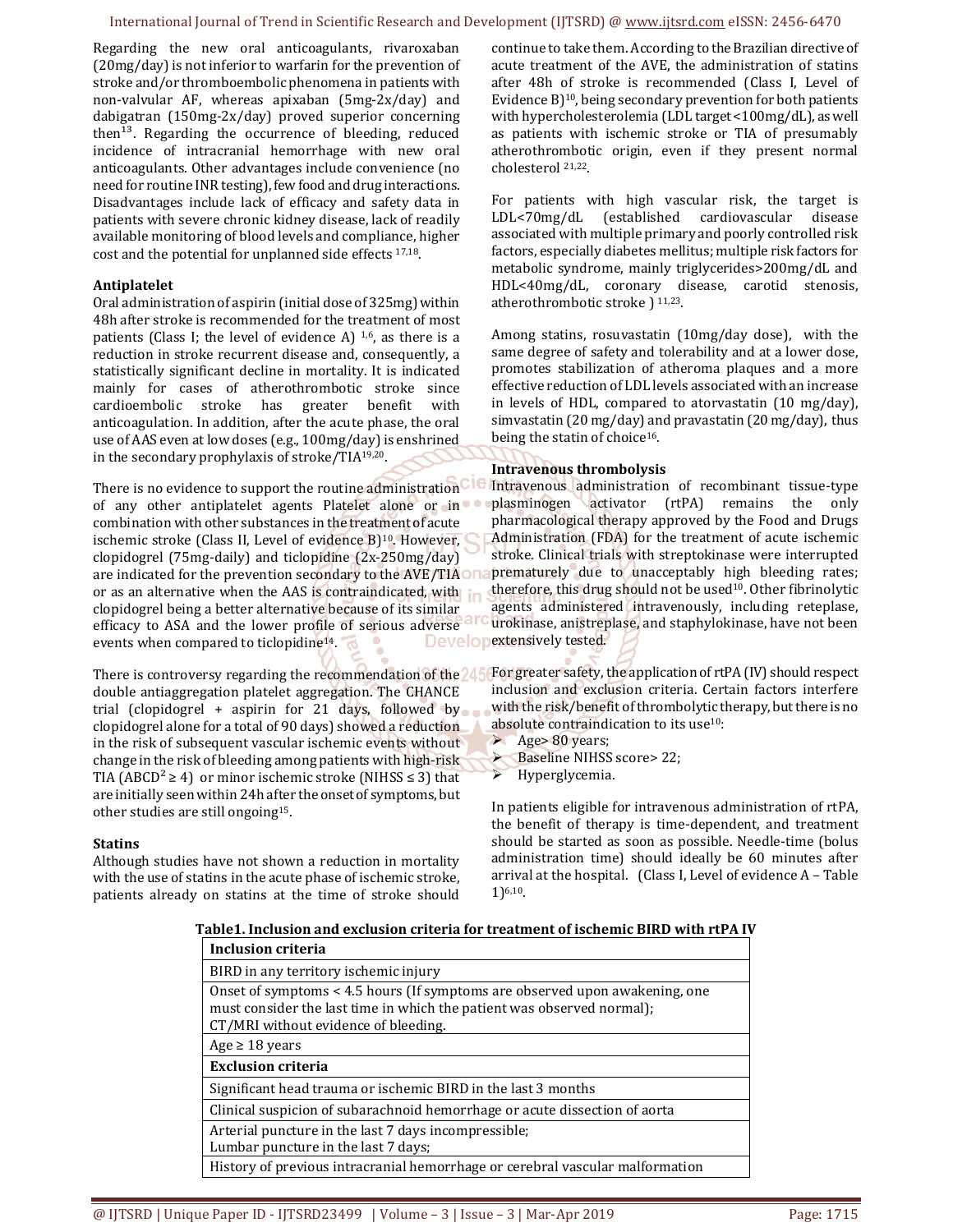| $PAS \ge 185$ mm Hg or PAD $\ge 110$ mm Hg (in 3 occasions with 10 minute intervals)           |
|------------------------------------------------------------------------------------------------|
| antihypertensive treatment refractory;                                                         |
| Speedy recovery and full of signs and symptoms in the period before the opening of             |
| the Thrombolysis;                                                                              |
| Mild neurological deficits (no significant functional impact);                                 |
| Major surgery or invasive procedure within the last 2 weeks;                                   |
| Bleeding from the gastrointestinal tract or urinary tract in the last 21 days or history       |
| of esophageal varices.                                                                         |
| Prolonged coagulopathy with TP (INR $>$ 1.7), TTPA high or < 100 000 platelets/mm <sup>3</sup> |
| Use of heparin within 48 hours, resulting in TTPA greater than the upper limit of              |
| normal.                                                                                        |
| Current use of anticoagulant with $INR > 1.7 - TP > 15$ seconds.                               |
| <50 blood glucose mg/dL with reversal of symptoms after correction                             |
| Evidence of endocarditis/septic embolus or pregnancy                                           |
| Acute myocardial infarction within the last 3 months                                           |
| TC with early hipodensidade $> 1/3$ the territory of the ACM                                   |
| Source: Malik S, 2012.                                                                         |

The pressure control has fundamental importance in thrombolytic treatment, aiming to minimize hemorrhagic complications. The infusion of rt-PA should not be started before controlling for blood pressure.<sup>1</sup> If SBP between 185 and 220 mmHg or DBP between 110 and 140mmHg (Table  $2)^{11}$ :

- $\triangleright$  Metoprolol (1 amp = 5 mL = 5mL): apply (IV) 5 mg every 10 min, being 1 mL/min. Maximum 20mg;
- $\triangleright$  Esmolol (1amp = 2500mg = 10mL): dilute 1 amp in 240mL of 0.9% SF and apply (IV) 0.5mg/Kg in 1 minute. Then a continuous infusion of 0.05 - 3.0mg/kg/min (start at the lowest dose and adjust every 4 minutes, repeating the dose of attack and increasing the infusion until the desired BP is achieved).

| <b>Table 2. Intravenous rtPA</b>                                                                                                                                                                                                |
|---------------------------------------------------------------------------------------------------------------------------------------------------------------------------------------------------------------------------------|
| Admit the patient to an intensive care unit or bird to monitoring.                                                                                                                                                              |
| Infuse rtPA IV 0.9 mg/kg (maximum dose of 90mg), being 10% of the administered dose in bolus in the first<br>minute and the rest over the course of 60 minutes, ational lowers                                                  |
| If there is any suspicion of intracranial bleeding, interrupt the RTPA and CT skull without urgent contrast<br>request, CBC, PT, TTPA, platelets and fibrinogen.                                                                |
| Measuring blood pressure and perform neurologic evaluations with NIHSS every 15 minutes during and after IV<br>infusion of rtPA for 2 hours, then every 30 minutes for 6 hours, then every hour until 24 hours after treatment. |
| Increase the frequency of measurements of blood pressure > 180 mmHg if the PAS or if PAD>105 mmHg;<br>administer antihypertensive medications to maintain blood pressure equal to or lower than these levels.                   |
| Keep the patient in fasting for 24 hours due to the risk of bleeding and the need for emergency surgery.                                                                                                                        |
| Maintain hydration with physiological saline. Just use dextrose if there is hypoglycemia (in this case, use isotonic<br>saline: SG 5% + 20% NaCL 40 mL).                                                                        |
| Don't pass nasoenteral probe, probe vesical or central venous catheter or arterial puncture in the first 24 hours.                                                                                                              |
| Don't use heparin, platelet antiagregante or anticoagulant in the first 24 hours after administration of rtPA.                                                                                                                  |
| After 24 hours of treatment, thrombolytic treatment of STROKE follows the same guidelines of the patient who<br>did not receive Thrombolysis, i.e. platelet antiagregante or anticoagulation.                                   |
| Start prophylaxis for VTE with intermittent pneumatic compression or low weight heparin/24 hours pós-<br>trombólise enoxaparin.                                                                                                 |

Source: Malik S, 2012.

It is known that the AHA/ASA recommends, as first-line drugs, labetalol, and nicardipine, but not available in the Brazilian market. In cases of asthma, cardiac insufficiency or severe cardiac function abnormalities that contraindicate the use of betablockers, or in cases of uncontrolled hypertension (SBP>220mmHg and DBP>140mmHg), it is suggested<sup>11</sup>:

Sodium nitroprusside (1amp = 50mg): dilute in 250 ml of 5% SG and apply (IV) 0.5 to 8 µg/kg/min, adjusting if necessary every 10 minutes;

During and after treatment with rtPA, monitor BP strictly in order to maintain it less than 180x105mmHg 1,6,10.

#### **Intra-arterial thrombolysis**

The intra-arterial approach as reperfusion therapy in the acute phase of stroke is an alternative to intravenous thrombolysis. It may have advantages such as the higher thrombolytic concentration in the occlusive thrombus, higher rate of recanalization and possibility of use in patients with contraindication for intravenous chemical thrombolysis. On the other hand, the clinical benefit can be compensated by the longer time interval for the initiation of the intra-arterial procedure and by being performed in a hemodynamic center.

It is a treatment option for selected patients with ischemic stroke less than 6h in duration, due to occlusion of the middle cerebral artery, carotid or basilar (Class II, Level of Evidence B) and the drug used, by extrapolation of the studies of intravenous thrombolysis , is the rtPA (Class IV, Level of evidence C)<sup>10</sup>.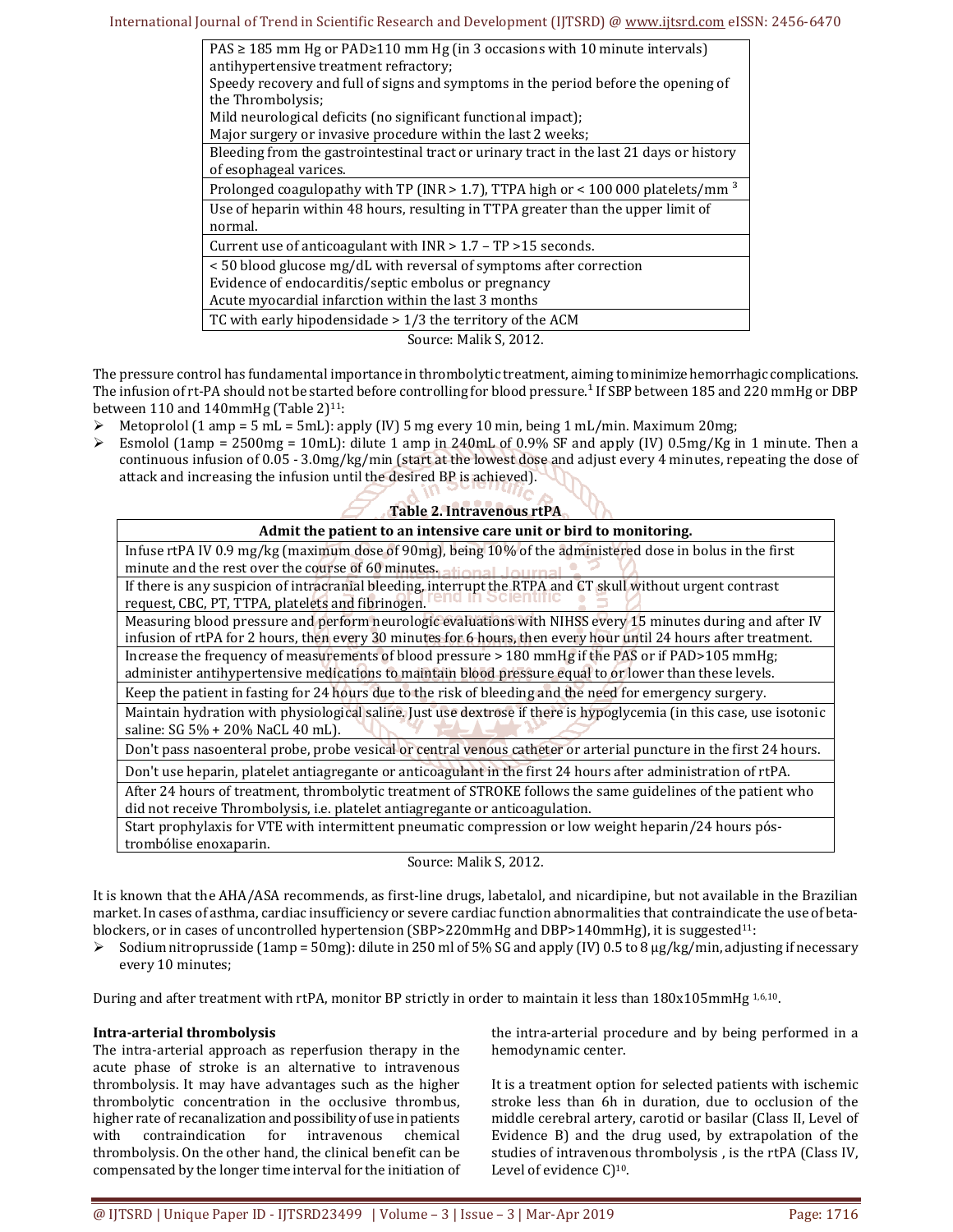#### International Journal of Trend in Scientific Research and Development (IJTSRD) @ www.ijtsrd.com eISSN: 2456-6470

#### **Mechanical thrombolysis**

In view of the new results of the DEFUSE-3 studies 17 and DAWN 18 the new guidelines recommend mechanical thrombectomy in eligible patients up to 16 hours after an ischemic stroke (Class I, Level of Evidence A) 6 and, based on the results of the DAWN study , the procedure is acceptable in patients with 16 24 hours after stroke (Class II, Level of evidence A)<sup>6</sup>.

Eligible patients are those with<sup>6,7</sup>:

- Age  $\geq 18$  years;<br>> The onset of sym
- The onset of symptoms within 6 to 24 hours;
- $\triangleright$  Occlusion of the internal carotid artery or segment 1 of the middle cerebral artery (M1);
- $\triangleright$  Prestroke Modified Rankin Score from 0 to 1;
- > The score of National Institutes of Health Stroke Scale  $(NIHSS) ≥ 6; 6.7$
- $\triangleright$  ASPECTS  $\geq 6$ ;
- $\triangleright$  They may receive treatment (puncture in the inguinal region) within 6 hours after the onset of symptoms.

The significant advantage is that patients not eligible for thrombolysis with rtPA IV - for example, those on anticoagulants such as warfarin may still be eligible for mechanical thrombectomy. It is also important to note that thrombectomy and rtPA IV are not mutually exclusive; patients can receive both interventions if necessary. However, the mechanical thrombectomy procedure requires highly qualified professionals with at least two years of intensive training, whether radiologists, neurologists or neurosurgeons. Internationa

In Brazil, devices may be used for thrombectomy with the aim of reperfusion in acute ischemic stroke in patients with  $_{\text{max}}$  (Class IIa; Level of evidence B)<sup>20,24</sup>. large vessel occlusion up to 8h after onset of symptoms and who are ineligible for IV thrombolysis or in those in whom IV IO who are mengion for ty divenues, see the produce B)<sup>10</sup>. **SSN: 24** 

#### **Combined thrombolysis**

It aims to associate the advantages of each approach: the ease and speed of administering intravenous thrombolytics with the highest rates of recanalization and potentially better prognosis of intra-arterial thrombolysis.

In individual cases with a high risk of permanent sequelae and persistent arterial occlusion, combined thrombolysis may be offered to patients with informed consent (Class IV, Level of Evidence C)<sup>10</sup>. However, studies have shown that there is no benefit in the functional outcome of using additional endovascular therapy compared with standard rt-PA IV therapy alone<sup>19</sup>.

#### **Revascularization**

Noninvasive cervical vessel imaging studies are recommended within 24h of admission for patients with moderate or non-disabling ischemic stroke in the carotid artery and who are candidates for carotid endarterectomy or stenting to prevent subsequent ischemic events. If there are no contraindications, it is reasonable to perform revascularization between 48h and seven days of the index event6.

#### **Carotid endarterectomy**

Endarterectomy brings theoretical benefits by removing the source of thromboembolic debris (thus reducing the possibility of recurring events, particularly in the case of plate "soft" or "ulcerated") and restoring normal perfusion pressure to ischemic penumbra in the brain.

For patients with a TIA or ischemic stroke in the last six months and severe stenosis of the carotid artery (70%-99%) ipsilateral documented by non-invasive imaging examination, endarterectomy is recommended that the risk of morbidity and perioperative mortality is estimated in  $<6\%$ . (Class I, Level of evidence A )<sup>20,21</sup>.

For patients with recent AIT or ischemic stroke and moderate ipsilateral carotid stenosis (50%-69%) as documented by MR or CT angiography, endarterectomy is recommended depending on patient-specific factors such as age, sex, and comorbidities, and whether the risk of perioperative morbidity and mortality is estimated to be <6%. (Class I, Level of evidence B) 20,22.

## **Carotid angioplasty with stent**

Carotid angioplasty has emerged as a therapeutic alternative to endarterectomy for the treatment of occlusive disease of the extracranial carotid artery. The proposed advantages of angioplasty are its less invasive nature, reduced patient discomfort, and a shorter recovery period, which reflected improvements in perioperative health-related quality of life23.

Carotid stent angioplasty is indicated as an alternative to endarterectomy for symptomatic patients with low or medium risk of complications associated with endovascular intervention when carotid artery lumen diameter is reduced by >70% for noninvasive imaging or >50% per image based on catheter and risk of periprocedural mortality is <6%

When the degree of stenosis is <50%, endarterectomy and carotid stenting angioplasty are not recommended. (Class III, Level of evidence A)20.

# **Conclusion**

As an essential cause of death and disability worldwide, the acute treatment of ischemic stroke has advanced rapidly in recent years, improving therapeutic methods and combinations. In clinical practice, recognizing, stratifying and listing, quickly and effectively, the best therapy for stroke patients is paramount.

#### **References**

- [1] Jauch E, Saver J, Adams H, Bruno A, Connors J, Demaerschalk B et al. Guidelines for the Early Management of Patients With Acute Ischemic Stroke: A Guideline for Healthcare Professionals From the American Heart Association/American Stroke Association. Stroke. 2013;44(3):870-947. doi:10.1161/str.0b013e318284056a.
- [2] Kernan W, Ovbiagele B, Black H, Bravata D, Chimowitz M, Ezekowitz M et al. Guidelines for the Prevention of Stroke in Patients With Stroke and Transient Ischemic Attack: A Guideline for Healthcare Professionals From the American Heart Association/American Stroke Association. Stroke. 2014;45(7): 2160-2236. doi:10.1161/str.0000000000000024.
- [3] Mozaffarian D, Benjamin E, Go A, Arnett D, Blaha M, Cushman M et al. Heart Disease and Stroke Statistics—